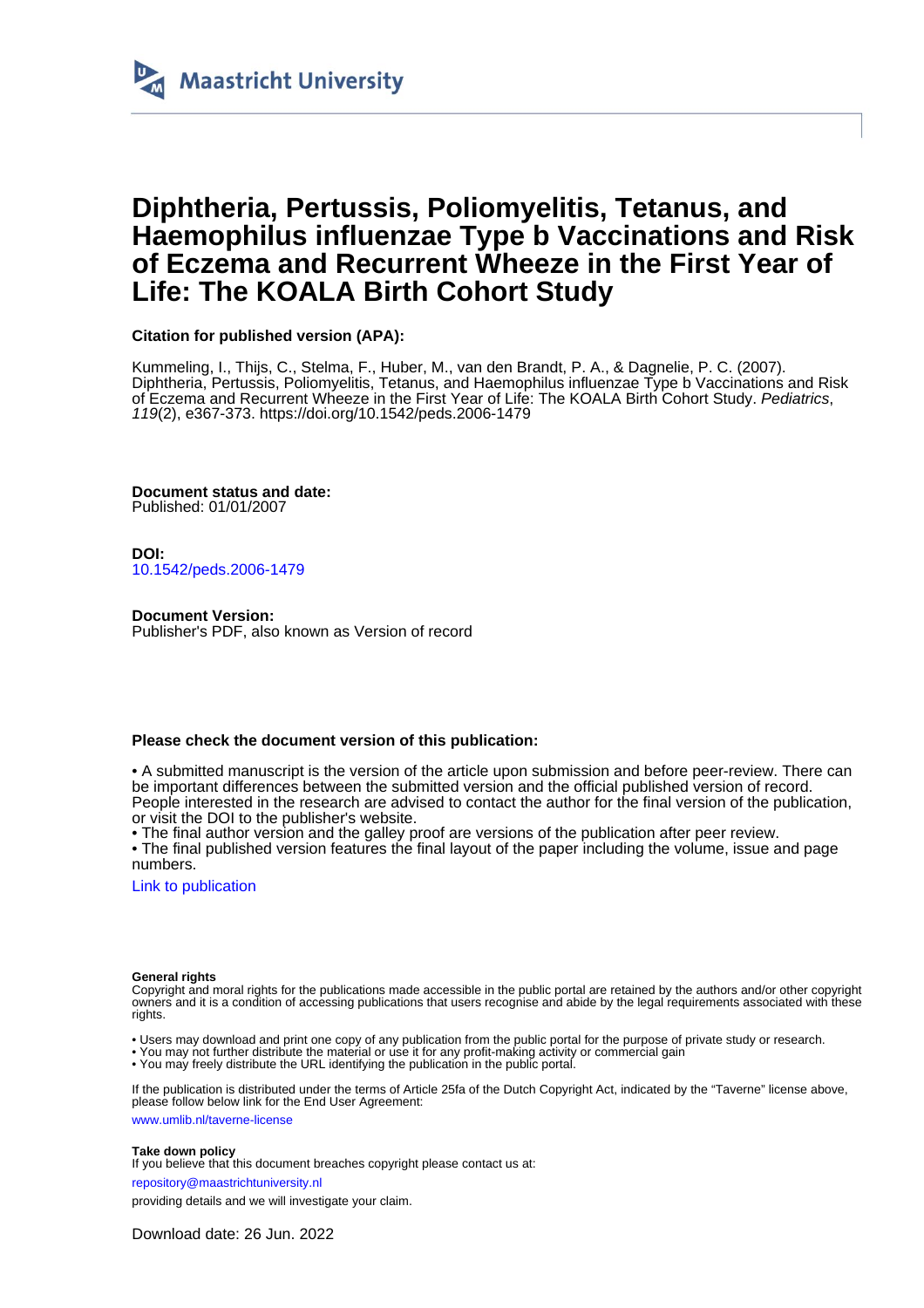# PEDIATRICS OFFICIAL JOURNAL OF THE AMERICAN ACADEMY OF PEDIATRICS

**Life: The KOALA Birth Cohort Study b Vaccinations and Risk of Eczema and Recurrent Wheeze in the First Year of Diphtheria, Pertussis, Poliomyelitis, Tetanus, and Haemophilus influenzae Type**

DOI: 10.1542/peds.2006-1479 *Pediatrics* 2007;119;e367-e373 and Pieter C. Dagnelie Ischa Kummeling, Carel Thijs, Foekje Stelma, Macheld Huber, Piet A. van den Brandt

<http://www.pediatrics.org/cgi/content/full/119/2/e367> located on the World Wide Web at: The online version of this article, along with updated information and services, is

rights reserved. Print ISSN: 0031-4005. Online ISSN: 1098-4275. Grove Village, Illinois, 60007. Copyright  $\ddot{\odot}$  2007 by the American Academy of Pediatrics. All and trademarked by the American Academy of Pediatrics, 141 Northwest Point Boulevard, Elk publication, it has been published continuously since 1948. PEDIATRICS is owned, published, PEDIATRICS is the official journal of the American Academy of Pediatrics. A monthly

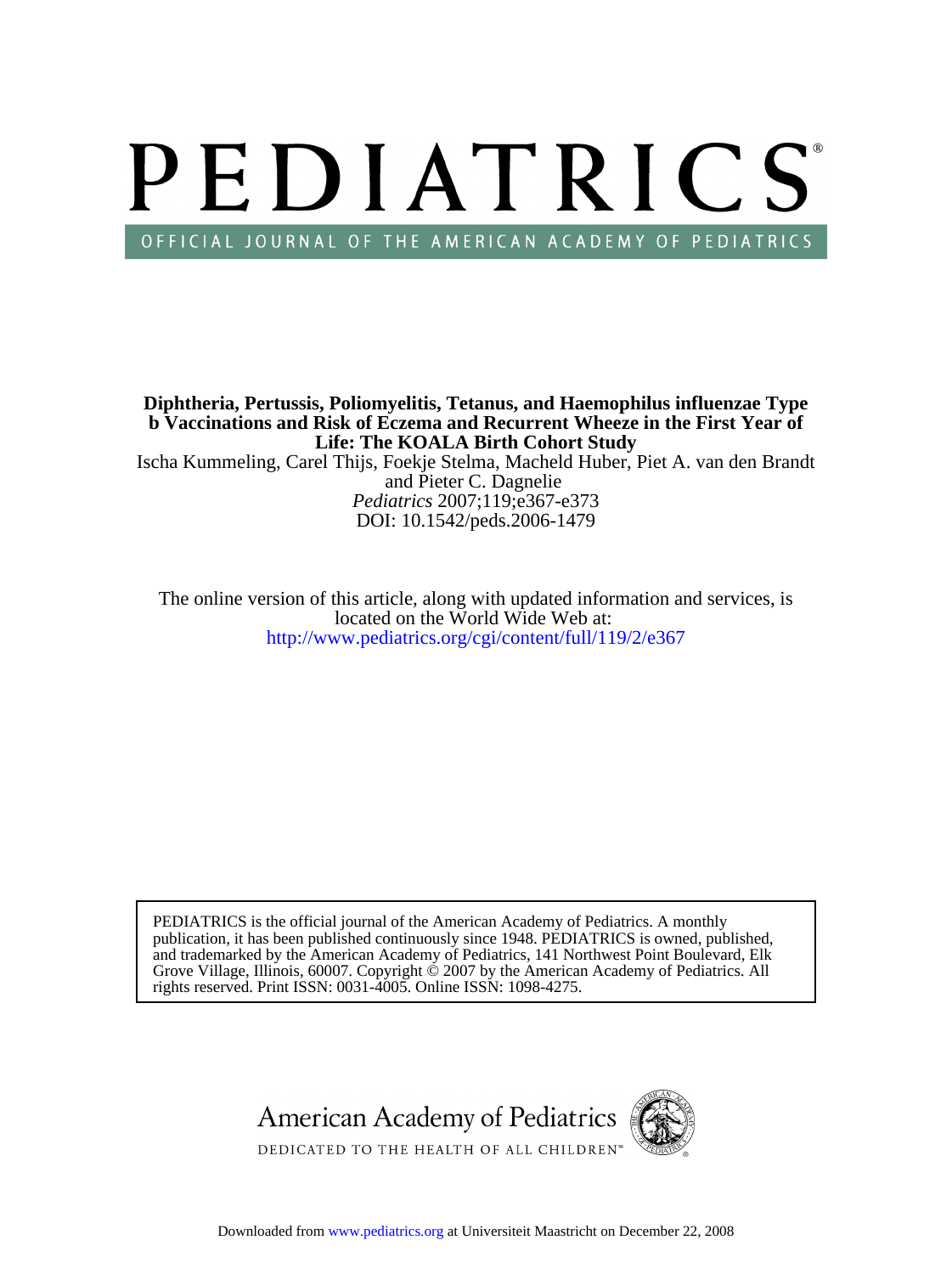# ARTICLE

# **Diphtheria, Pertussis, Poliomyelitis, Tetanus, and** *Haemophilus influenzae* **Type b Vaccinations and Risk of Eczema and Recurrent Wheeze in the First Year of Life: The KOALA Birth Cohort Study**

**Ischa Kummeling, MSca, Carel Thijs, MD, PhDa, Foekje Stelma, MD, PhDb, Macheld Huber, MDc , Piet A. van den Brandt, PhDa, Pieter C. Dagnelie, PhDa**

aDepartment of Epidemiology, Maastricht University, Maastricht, Netherlands; <sup>b</sup>Department of Medical Microbiology, University Hospital of Maastricht, Maastricht, Netherlands; <sup>c</sup>Louis Bolk Institute, Driebergen, Netherlands

The authors have indicated they have no financial relationships relevant to this article to disclose.

#### **ABSTRACT**

OBJECTIVES. Among potential etiologic factors for atopic manifestations, infant vaccinations have recently been discussed. We evaluated in a prospective design whether infants who were unvaccinated or vaccinated according to incomplete vaccination schedules in the first 6 months of age were at decreased risk for eczema and recurrent wheeze in the first year of life.

METHODS. Information on vaccinations against diphtheria, pertussis, poliomyelitis, tetanus; *Haemophilus influenzae* type b vaccine; and eczema and recurrent wheeze was collected by repeated questionnaires in 2764 families participating in the KOALA Birth Cohort Study in the Netherlands. A standard vaccination schedule referred to 3 diphtheria, pertussis, poliomyelitis, tetanus, and *Haemophilus influenzae* type b vaccinations in the first 6 months with the first given in months 1 to 3; an incomplete vaccination schedule was defined as any other vaccination schedule. Exclusion criteria were prematurity (gestational age  $\leq$ 37 weeks) and congenital abnormalities related to immunity (such as Down syndrome). Multiple logistic regression models were fitted to adjust for confounding factors.

RESULTS. During the first year of life, the incidence of eczema was 23% (584 of 2537 infants) and of recurrent wheeze, the incidence was 8.5% (203 of 2402 infants). At age 6 months, 1969 (77%) of 2545 infants had been vaccinated according to a standard schedule, 393 (15%) vaccinated according to an incomplete schedule, and 182 (7%) never vaccinated. Compared with infants with standard vaccination schedules, infants with incomplete schedules did not differ significantly in eczema risk or recurrent wheeze. This was also true for infants who had never been vaccinated.

www.pediatrics.org/cgi/doi/10.1542/ peds.2006-1479

doi:10.1542/peds.2006-1479

# **Key Words**

vaccinations, birth cohort, infants, eczema, recurrent wheeze

#### **Abbreviations**

DPPT—diphtheria, pertussis, poliomyelitis, tetanus Hib-Haemophilus influenzae type b ETS— environmental tobacco smoke OR— odds ratio CI— confidence interval IgE—immunoglobulin E

DPT—diphtheria, pertussis, tetanus

Accepted for publication Aug 16, 2006

Address correspondence to Ischa Kummeling, MSc, Department of Epidemiology, Care and Public Health Research Institute, Maastricht University, PO Box 616, 6200 MD, Maastricht, Netherlands. E-mail: ischa.kummeling@epid. unimaas.nl

PEDIATRICS (ISSN Numbers: Print, 0031-4005; Online, 1098-4275). Copyright © 2007 by the American Academy of Pediatrics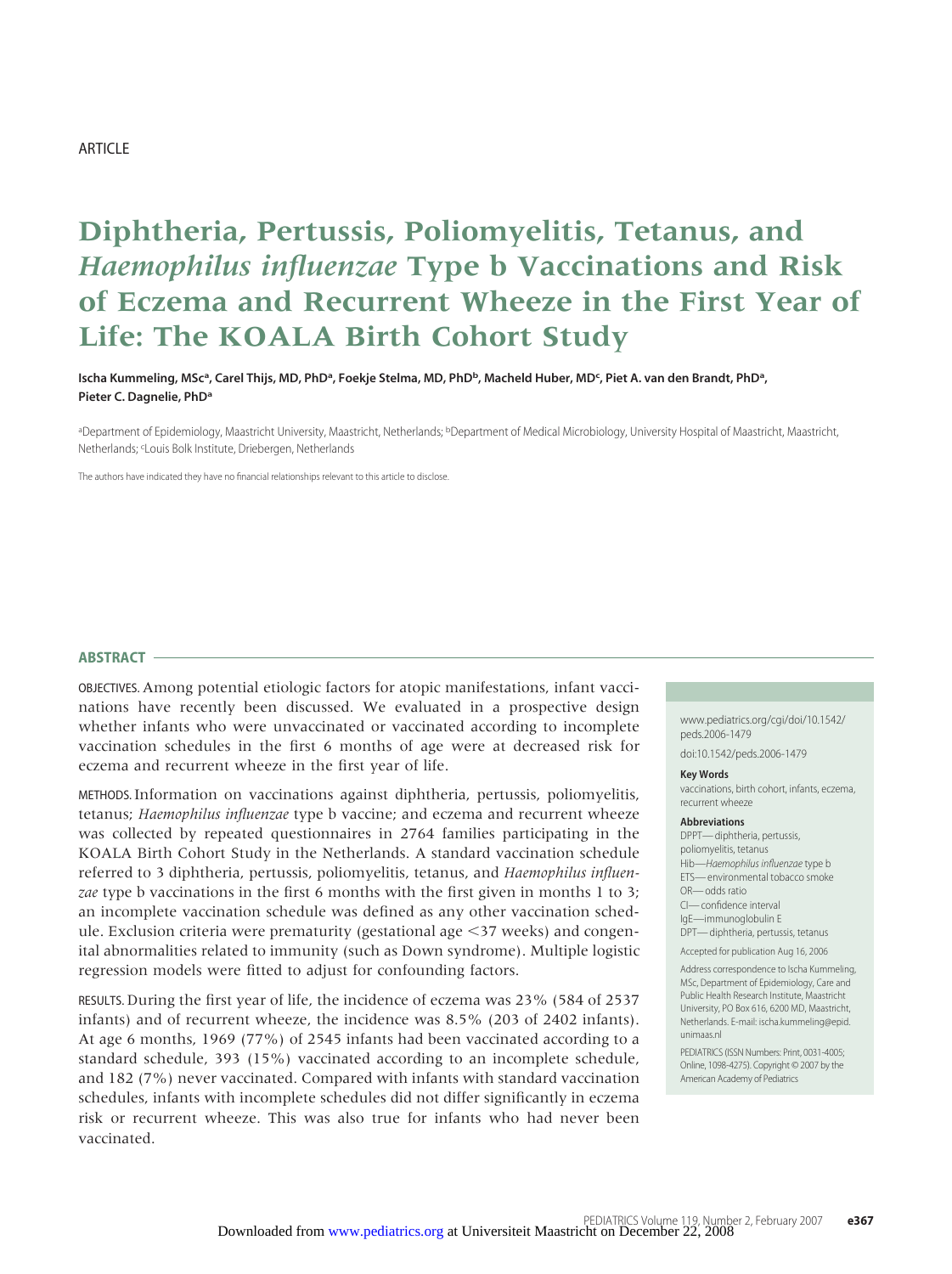CONCLUSION. This study shows that the risk of eczema or recurrent wheeze at 1 year of age does not differ between infants with different vaccination status at the age of 6 months.

A TOPIC ECZEMA IS the most common atopic disease<br>in infancy, affecting up to one third of children in Western societies.<sup>1</sup> The presence of atopic eczema has been reported to be associated with an increased risk of wheeze and asthma later in life.<sup>2</sup>

Among potential etiologic factors, vaccinations have recently been discussed. Two mechanisms have been proposed by which vaccinations could affect the development of atopic disease: they may have direct allergyinducing immune effects or prevent possible protective effects of natural infections.3,4 Epidemiologic evidence for an association between vaccinations and atopy development is inconsistent.4–26 Some caution is needed, because some studies were hampered by small numbers of unvaccinated children, and some others were crosssectional, in which, by design, the possibility of reverse causation exists. Also, the possibility of confounding by contraindication is a concern in interpreting results. Motives for not vaccinating are likely to be health related, which may result in confounding by contraindication if these health-related problems are associated with atopic disease but are not usually described in these studies.<sup>27</sup>

The prospective KOALA Birth Cohort Study in the Netherlands includes a large proportion of infants who are completely unvaccinated  $(n = 182 [7\%])$  at age 6 months, because their parents opted for deviating from the recommended vaccination schedule. KOALA is (in Dutch) an acronym for Child, Parent and Health: Lifestyle and Genetic Constitution. The present report prospectively evaluates whether infants who were unvaccinated or vaccinated according to an incomplete vaccination schedule in the first 6 months of age were at decreased risk for eczema or recurrent wheeze in the first year of life compared with infants who were completely vaccinated. We also present parental motives for deviating from the standard vaccination schedule.

# **METHODS**

# **Study Population**

The KOALA Birth Cohort Study started in October 2000.28 Participants were recruited in the southern provinces of the Netherlands from 2 sources. First, healthy pregnant women at 34 weeks of gestation participating in the Pregnancy-Related Pelvic Girdle Pain Study, a cohort study,29 were asked to participate in the KOALA Study ("conventional subcohort"). These women had been recruited through midwife practices at 12 to 16 weeks of gestation (and were, therefore, not selected on the basis of pelvic pain symptoms). Second, pregnant

women with so-called "alternative" lifestyles were recruited through several specific recruitment channels, that is, anthroposophic doctors and midwives, anthroposophic under-5 clinics, Steiner schools, posters and flyers in organic food shops, and magazines for special interest groups (eg, homeopathy, anthroposophy, and antivaccine; "alternative subcohort"). Anthroposophy is a human-oriented spiritual philosophy grounded by Rudolf Steiner with specific theories and practices on health, education, art, architecture, and "biodynamic" agriculture. A total of 2834 participants were included in the KOALA study, of whom 2343 were found through the Pregnancy-Related Pelvic Girdle Pain Study and 491 through the specific recruitment channels. Exclusion criteria in the present study were prematurity (gestational age 37 weeks) and congenital abnormalities related to immunity (such as Down syndrome). The study was approved by the Medical Ethical Committee of University Maastricht/Academic Hospital Maastricht. All of the participants had signed informed consent and completed the first questionnaire at the third trimester of pregnancy.

# **Exposure and Follow-up**

In the Netherlands, during the time of the study, infants in their first 6 months were vaccinated against diphtheria, pertussis (with whole cell pertussis vaccine), poliomyelitis, tetanus (DPPT) and *Haemophilus influenzae* type b (Hib) at 2, 3, and 4 months of age. More specifically, before March 2003, this concerned a combined DPPT vaccination and a separate Hib vaccination given simultaneously. From March 2003 onward, a combined DPPT-Hib vaccination was given. In this study, the combined diphtheria/pertussis/tetanus/polio vaccination with a separate Hib vaccination (as used before March 2003) was considered as 1 DPPT-Hib vaccination at the same time and is called "DTTP-Hib." A minority of Dutch parents opt for deviating from the standard vaccination schedule and, for example, omit the pertussis component from the DPPT vaccine or postpone the first vaccinations to a later age; some even refrain from all vaccinations.

Vaccinations in the first 6 months of life were assessed by questionnaire when the infants were 7 months of age. The questions were phrased as follows: "Until now, has your child received the standard vaccinations?" (namely DTTP-Hib vaccinations at 2, 3, and 4 months). Answering options were as follows: (1) yes; (2) no, my infant received vaccinations but according to another vaccination schedule; or (3) no, my infant received no vaccinations. Then, the age of the first vaccination was asked for. We divided infants in 3 groups: (1) vaccinated according to a standard schedule (standard DPPT-Hib vaccinations, the first vaccination given in months 1–3); (2) vaccinated according to an incomplete schedule (any other schedule); or (3) never vaccinated until the age of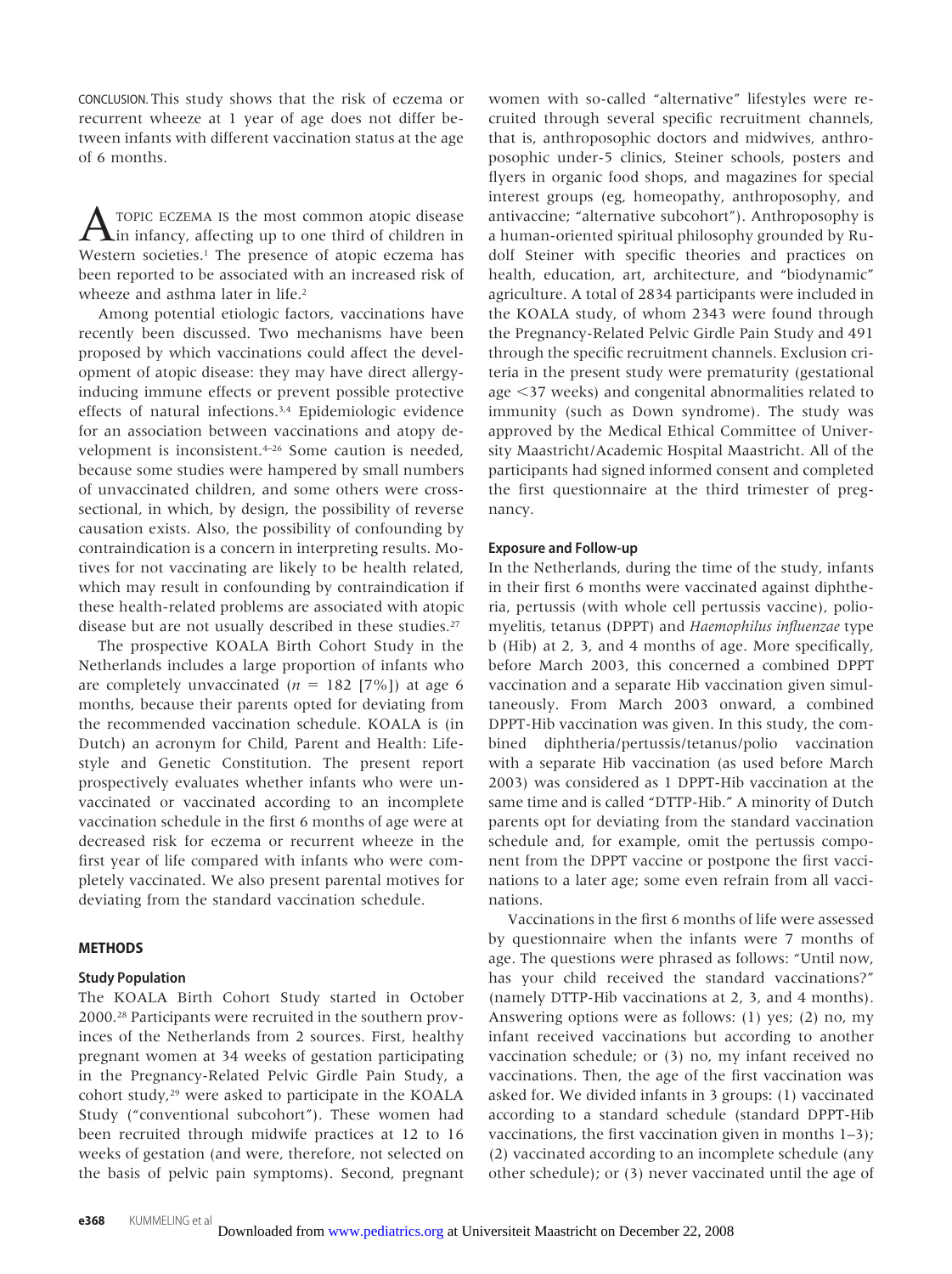6 months. Infants were regarded as vaccinated if they had been vaccinated at least once. We verified the parental reported history of vaccinations in a random sample of 300 subjects from the alternative subcohort by retrieving their vaccination records at the Dutch Vaccination Administration Office. Using these records, a medical student who was blinded for the parentally reported vaccination data determined by which vaccination schedule the infants had been vaccinated. A total of 73% of infants could be found in the records of the Dutch Vaccination Administration Office, and the parental reported history was similar to the information in the medical charts in 89% of these cases (notably, all 78 infants who were not vaccinated according to the parental report were not vaccinated according to the vaccination records either, and 86 [91%] of 94 case subjects who were standard vaccinated according to parents were confirmed by the vaccination records).

Eczema development in the first year was assessed by questionnaire. At ages 7 and 12 months, parents were asked whether their child had ever had an itchy rash that was coming and going in the past months. If this question was answered affirmatively at least once, infants were classified as having developed eczema in the first year of life. Infants for whom only diaper rash, rash around the eyes, and/or scalp scaling was reported were not regarded as having developed eczema. Wheeze was also asked for in the 7- and 12-month postpartum questionnaires. At ages 7 and 12 months, parents were asked whether their child ever had showed symptoms of wheeze and how many attacks in the past months. "Recurrent wheeze" was defined as a reported presence of wheezing with  $\geq 4$  attacks ever in the first year.

# **Statistical Analysis**

Missing data in the questionnaires were treated as missing in the analyses and are presented as "unknown" in the tables. Multiple logistic regression analyses were used to adjust for potential confounders by simultaneously including the following covariates in the regression models (all for the first 6 months of life and defined as in Table 1): gender;  $\geq 1$  self-reported doctor's diagnoses of parental or siblings' atopic manifestations such as asthma, pet or house dust mite allergy, hay fever, eczema, and/or food allergy; number of older siblings; breastfeeding duration; attending day care facilities; pets; exposure to environmental tobacco smoke (ETS); antibiotics use by mother during lactation; and oral antibiotic use of infant.

Because some previous studies indicated that associations between exposures and atopic outcomes were limited to groups with increased inherited propensity for developing atopic disease,<sup>30,31</sup> we first tested the possibility of an interaction between vaccination status and parental or sibling's history of atopy. Because none of these interaction terms were statistically significant, they

| TABLE 1 Characteristics of the Study Population for the Total |
|---------------------------------------------------------------|
| <b>Cohort, Stratified by Subcohort</b>                        |

| Characteristic                                               | <b>Total Cohort</b><br>$(N = 2764)$ |        |  |
|--------------------------------------------------------------|-------------------------------------|--------|--|
|                                                              | N                                   | $\%$ a |  |
| Male                                                         | 1410                                | 51.0   |  |
| Parental history of atopic manifestations                    |                                     |        |  |
| None                                                         | 1339                                | 48.4   |  |
| Father                                                       | 519                                 | 18.8   |  |
| Mother                                                       | 604                                 | 21.9   |  |
| Both                                                         | 302                                 | 10.9   |  |
| Sibling history of atopic manifestations                     |                                     |        |  |
| No siblings                                                  | 1155                                | 43.7   |  |
| 1 sibling, not atopic                                        | 833                                 | 31.5   |  |
| 1 sibling, atopic                                            | 261                                 | 9.9    |  |
| $\geq$ 2 siblings, not atopic                                | 235                                 | 8.9    |  |
| $\geq$ 2 siblings, one or both atopic                        | 159                                 | 6.0    |  |
| Unknown                                                      | 121                                 |        |  |
| Breastfeeding at 6 mo of age                                 |                                     |        |  |
| Yes, months 1-4 exclusive BF                                 | 622                                 | 24.6   |  |
| Yes, months 1-4 nonexclusive BF                              | 441                                 | 17.4   |  |
| No, months 1-4 exclusive BF                                  | 62                                  | 2.4    |  |
| No, months 1-4 nonexclusive                                  | 996                                 | 39.4   |  |
| Never breastfeeding                                          | 410                                 | 16.2   |  |
| Unknown                                                      | 233                                 |        |  |
| Day care in first 6 mo                                       |                                     |        |  |
| Yes                                                          | 831                                 | 32.5   |  |
| Nο                                                           | 1724                                | 67.5   |  |
| Unknown                                                      | 209                                 |        |  |
| Pets in first 6 mo                                           |                                     |        |  |
| Yes                                                          | 1168                                | 45.7   |  |
| No                                                           | 1387                                | 54.3   |  |
| Unknown                                                      | 209                                 |        |  |
| Exposure to ETS in first 6 mo                                |                                     |        |  |
| Yes                                                          | 294                                 | 11.8   |  |
| No                                                           | 2197                                | 88.2   |  |
| Unknown                                                      | 273                                 |        |  |
| Antibiotic exposure through breastfeeding in<br>first 6 mo   |                                     |        |  |
| Yes                                                          | 262                                 | 9.5    |  |
| No                                                           | 2161                                | 90.5   |  |
| Unknown                                                      | 341                                 |        |  |
| Antibiotic exposure through oral medication<br>in first 6 mo |                                     |        |  |
| Yes                                                          | 489                                 | 19.9   |  |
| Nο                                                           | 1973                                | 80.1   |  |
| Unknown                                                      | 302                                 |        |  |
| Vaccinations in first 6 months                               |                                     |        |  |
| Standard vaccination schedule                                | 1969                                | 77.4   |  |
| Incomplete vaccination schedule <sup>b</sup>                 | 393                                 | 15.4   |  |
| Never vaccinated                                             | 182                                 | 7.2    |  |
| Unknown                                                      | 220                                 |        |  |
| Eczema in first year                                         |                                     |        |  |
| Νo                                                           | 1953                                | 77.0   |  |
| Yes                                                          | 584                                 | 23.0   |  |
| Unknown                                                      | 227                                 |        |  |
| Recurrent wheeze in first year                               |                                     |        |  |
| No                                                           | 2199                                | 91.5   |  |
| Yes                                                          | 203                                 | 8.5    |  |
| Unknown                                                      | 362                                 |        |  |

<sup>a</sup> Data exclude missing respondents.

b This includes delayed schedule or alternative composition of vaccine.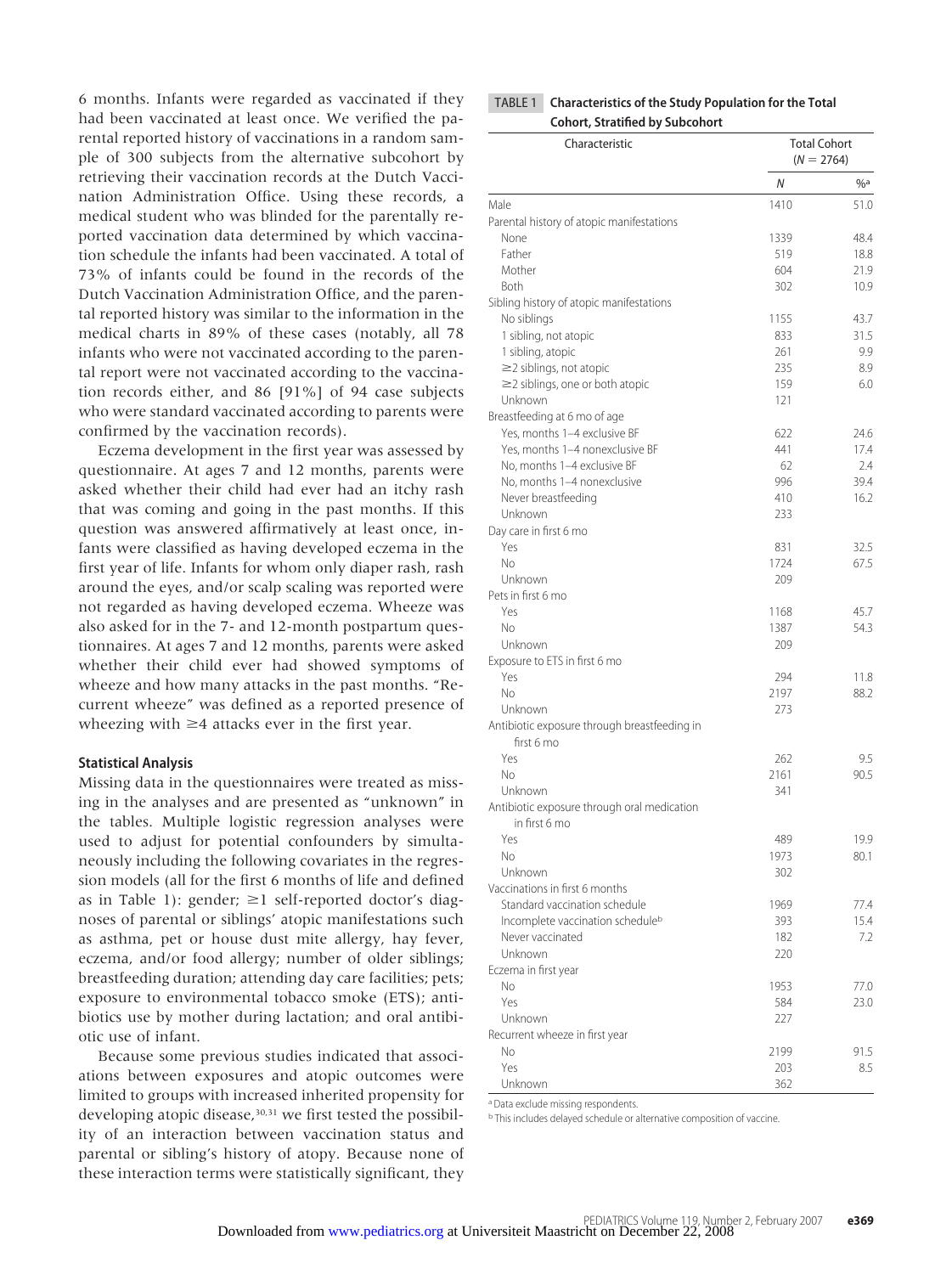were eliminated from the regression models. Separate analyses of the conventional versus alternative subcohort or boys versus girls showed that the key findings were similar within these groups. Therefore, we combined all of the infants in the final analyses, adjusting for "subcohort." Results are presented as unadjusted and adjusted odds ratios (ORs) with corresponding 95% confidence intervals (CIs).

### **RESULTS**

In the present study, 3 children were excluded because of Down syndrome and 67 for prematurity (gestational age 37 weeks), resulting in 2764 participants. Of these, follow-up data on  $\geq 1$  health outcome until age 1 year were available for  $90.3\%$  ( $n = 2496$ ), which was 89.1%  $(n = 2036)$  of the conventional and 95.8%  $(n = 460)$  of the alternative subcohort.

About half of the infants had nonatopic parents; one third had 1 nonatopic older sibling, and 10% had 1 atopic older sibling (Table 1). Most traditional risk factors were equally present in both subcohorts, but in the alternative subcohort, antibiotic exposure through medication was less present than in the conventional subcohort. By the age of 6 months, 1969 (77.4%) of 2545 infants had been vaccinated according to a standard schedule, 393 (15%) according to an incomplete schedule, and 182 (7.2%) had never been vaccinated. Only 54.6% of the alternative compared with 95.5% of the conventional subcohort was vaccinated according to the standard schedule. In total, 584 of 2537 infants (23.0%) were classified as having had eczema in the first year of life (this was 23.6% in the conventional and 20.4% in the alternative subcohort). Of these 584 infants with eczema, 483 (83%) had no reported recurrent wheeze; 55 (9%) also had reported recurrent wheeze, and for 46 infants, information on recurrent wheeze was unavailable. Recurrent wheeze was reported in 203 (8.5%) of 2402 infants (this was 9.2% in the conventional and 5.1% in the alternative subcohort). Of these 203 infants with recurrent wheeze, 143 (70%) had no eczema, and for 5 infants, information on eczema was unavailable. Of all infants with recurrent wheeze, 67% had used specific wheeze or asthma medication before 6 months old ( $\beta$ 2-adrenergic or steroid inhalant therapy).

Compared with infants vaccinated according to the standard schedule, infants who were vaccinated according to incomplete schedules at age 6 months did not differ significantly in eczema risk (adjusted OR: 1.24; 95% CI: 0.95–1.62; Table 2). This was also true for infants who had never been vaccinated at age 6 months compared with infants vaccinated according to the standard schedule (adjusted OR: 1.30; 95% CI: 0.85–2.00). The risk for recurrent wheeze did not differ significantly in infants with incomplete vaccination schedules compared with infants with standard schedules (adjusted OR: 1.38; 95% CI: 0.93–2.06). Again, this was also true for infants who had never been vaccinated (adjusted OR: 0.76; 95% CI: 0.32–1.82).

To exclude potential reverse causation in the association between vaccinations and eczema or wheeze, we restricted our analyses to infants at risk for a first episode of eczema or recurrent wheeze after 6 months of age (by excluding infants who had eczema  $[n = 447]$  or recurrent wheeze  $[n = 107]$  onset in the same period as vaccinations had been given, namely, the first 6 months). The ORs for eczema did not change much compared with those in Table 2 (adjusted OR for incomplete vaccination schedules: 1.52; 95% CI: 0.95–2.43; adjusted OR for no vaccinations: 1.35; 95% CI: 0.58 – 3.13). The same was true for the association between recurrent wheeze and having never been vaccinated (adjusted OR for no vaccinations: 0.98; 95% CI: 0.34 – 2.87); but when done for incomplete vaccination schedule, the OR moved slightly toward the 1 (adjusted OR for incomplete vaccination schedules: 0.96; 95% CI: 0.51– 1.80). We tested the possibility of interaction between vaccination status and a parental or siblings' history of atopic manifestations in the multivariate analyses. None of these tests showed a statistically significant interaction  $(P > .36)$ .

Illness of the infant was only rarely the motive to refrain from all vaccinations in the first 6 months; this decision was more often based on beliefs with regard to a more natural development of the immune system, fear of adverse effects, and/or religion or life philosophy (Table 3).

|  | TABLE 2 Associations Between Infant Vaccinations and Eczema and Recurrent Wheeze in the First Year |
|--|----------------------------------------------------------------------------------------------------|
|--|----------------------------------------------------------------------------------------------------|

| Vaccinations in First 6 mo                   | Eczema ( $N = 2537$ ) |      |                             | Recurrent Wheeze ( $N = 2402$ )        |                  |      |                             |                                         |
|----------------------------------------------|-----------------------|------|-----------------------------|----------------------------------------|------------------|------|-----------------------------|-----------------------------------------|
|                                              | n/N <sup>a</sup>      | %    | Unadjusted OR<br>$(95%$ CI) | Adjusted OR<br>$(95%$ CI) <sup>b</sup> | n/N <sup>a</sup> | %    | Unadjusted OR<br>$(95%$ CI) | Adjusted OR<br>$(95\%$ CI) <sup>b</sup> |
| Standard vaccination schedule                | 428/1878              | 22.8 | 1.00 (reference)            | 1.00 (reference)                       | 149/1846         | 8.1  | 1.00 (reference)            | 1.00 (reference)                        |
| Incomplete vaccination schedule <sup>c</sup> | 101/377               | 26.8 | $1.24(0.96 - 1.60)$         | $1.24(0.95 - 1.62)$                    | 28/368           | 10.3 | 1.31 (0.90-1.91)            | $1.28(0.93 - 2.06)$                     |
| Never vaccinated                             | 43/177                | 24.3 | $1.09(0.76 - 1.56)$         | 1.30 (0.85-2.00)                       | 7/172            | 4.1  | $0.48(0.22 - 1.05)$         | $0.76(0.32 - 1.82)$                     |

a Eczema cases are the total in the vaccination group, and numbers in the table do not always add to total because of missing data.

b Results are from logistic regression analysis, adjusted for gender, parental history of allergy, sibling history of allergy, number of older siblings, breastfeeding duration, day care attendance, pets, exposure to ETS, antibiotic exposure through breastfeeding, antibiotic exposure through medication, and subcohort.

c Data include the delayed schedule or alternative composition of vaccine.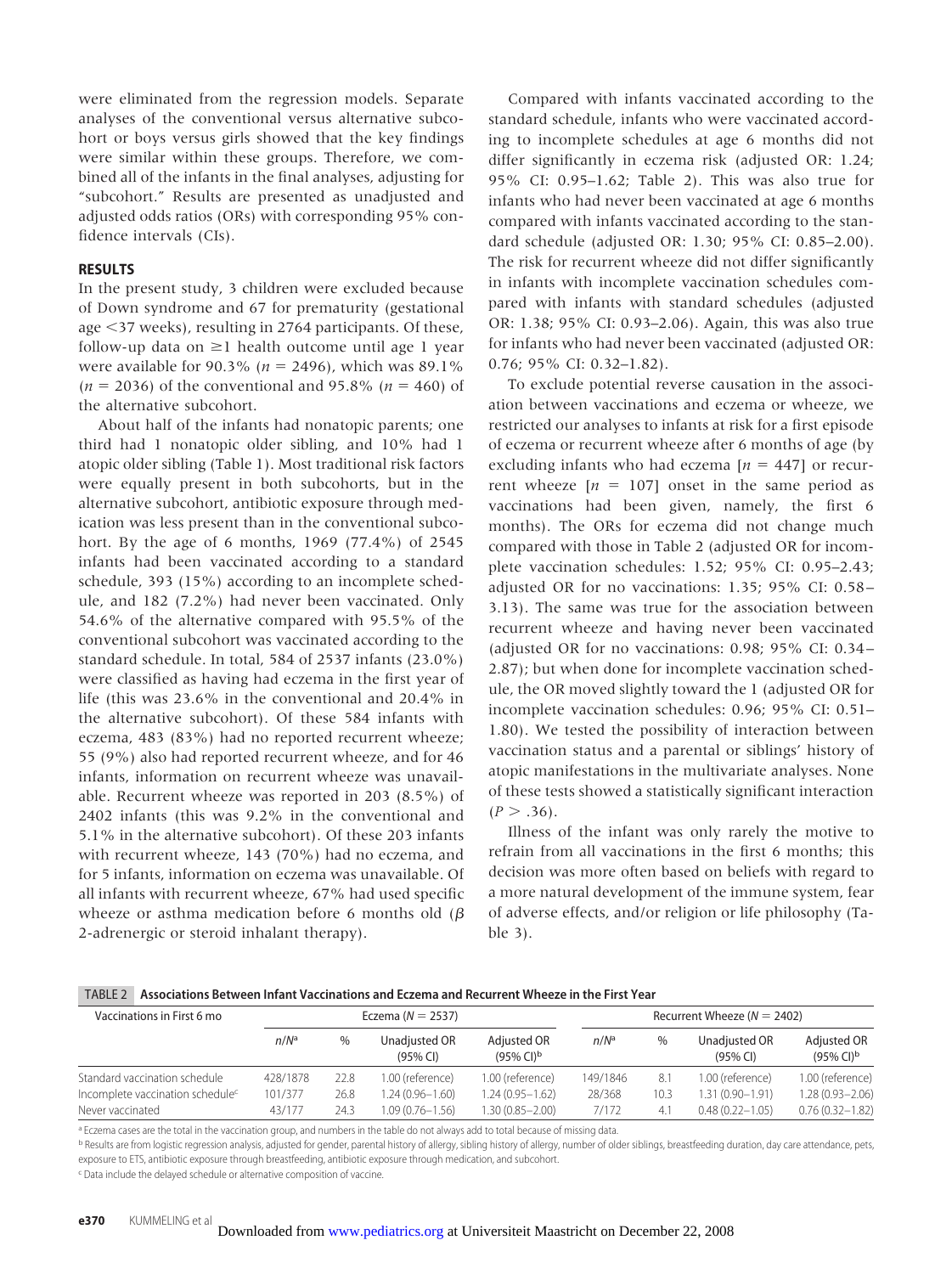|  | TABLE 3   Parental Motives for Deviating From the Dutch Standard Vaccination Schedule |
|--|---------------------------------------------------------------------------------------|
|--|---------------------------------------------------------------------------------------|

| Motive                                              |     | Incomplete Vaccination Schedule ( $n = 393$ ) | No Vaccinations ( $n = 182$ ) |      |
|-----------------------------------------------------|-----|-----------------------------------------------|-------------------------------|------|
|                                                     |     | $\%$                                          |                               | %    |
| Infant's illness                                    | 109 | 27.7                                          |                               | 4.4  |
| Preference for natural development of immune system | 93  | 23.7                                          | 161                           | 88.5 |
| Fear of adverse effects like allergy or other       | 73  | 18.6                                          | 103                           | 58.2 |
| Doctor promotes restriction of vaccinations         | 23  | 5.9                                           | 63                            | 34.6 |
| Religion or life philosophy                         | 23  | 5.9                                           | 99                            | 54.4 |
| Other                                               | 132 | 33.6                                          |                               | 29.7 |

Percentages do not add to 100% because of the possibility of checking >1 item.

# **DISCUSSION**

In this prospective study in a cohort with a relatively large proportion of unvaccinated infants, we showed that compared with infants vaccinated according to the standard schedule, infants with incomplete schedules or who were never vaccinated against DPPT-Hib at age 6 months had no different risk for eczema and wheeze in the first year of life. Our study has the advantage of being population based, with relatively short intervals between subsequent follow-up questionnaires, which decreases the possibility of recall bias. The standard vaccination schedule in the Netherlands is not very complicated, and vaccination history may be reliably obtained using questionnaires. Nevertheless, we compared a subset of the parental responses to the information contained in medical charts and found that nearly all of the vaccination data based on medical charts to be reflected by the parental responses. We are fairly confident about the validity when parents report that the infant was not vaccinated. First, parents have most often well-expressed beliefs for not vaccinating; and second, the validation by the vaccination records showed 100% agreement. By contrast, if parents reported that the infant was standard vaccinated, this was not always confirmed by the vaccination records. The vaccination records depend on reporting of each vaccination by the infant welfare center, and we cannot rule out that vaccinations were incompletely reported to the vaccination administration; however, because the validation was performed in the alternative subcohort where underreporting may be more prevalent than in the conventional subcohort, we think that misclassification is of minor effect on the results.

Follow-up rates were high, which would have limited potential bias with regard to baseline characteristics or outcomes. We showed that parents mainly choose to deviate from the standard vaccination schedule because of certain (philosophical) beliefs. This stresses that, at least in our study, motives to refrain from vaccinations are unlikely to be health related, which limits the possibility of confounding by contraindication or reverse causation. "Fear of side effects like allergy" was often the reason to refrain from all of the vaccinations, and one may argue that this is a potential risk for confounding by contraindication. This would, however, only be the case if fear of adverse effects was associated with an increased risk of eczema or wheeze by a family history of allergy, which was included as a potential confounder in all of our analyses. We showed previously that some prudent lifestyle characteristics, among others, vaccinations, differed between atopic and nonatopic families, depending on whether atopic manifestations were present in parents or older siblings.<sup>32</sup> Therefore, we considered a parental and siblings' history of allergy as separate potential confounders in all of the analyses. "Infant's illness" was often a motive for alternative vaccination schedules but rarely for no vaccination, which also indicates that potential reverse causation is limited.

Several potential limitations merit consideration. Infant eczema and recurrent wheeze at age 1 year may be fairly unspecific for atopy. In individuals with an atopic constitution, the underlying mechanism of developing eczema is often dominated by an immunoglobulin E (IgE) antibody-associated reaction to specific allergens, justifying the term "atopic eczema." Specific IgE or total serum IgE levels are, however, only weakly associated with atopic symptoms like eczema and wheeze.<sup>33</sup> Therefore, we evaluated clinical symptoms and used the term "eczema" instead of "atopic eczema." Our definitions of eczema and recurrent wheeze were based on questions adapted from International Study of Asthma and Allergies in Childhood questionnaires and included generally accepted characteristics, like a chronically relapsing course and an itchy rash (eczema) or recurrent symptoms (wheeze). The fact that the majority of wheeze complaints had been acknowledged by medical doctors (67% of infants with reported recurrent wheeze had been using wheeze or asthma medication) may strengthen the validity of our measure. Second, parents who object to vaccinations could also have a different way of labeling atopic complaints. Differences in reporting eczema or wheeze symptoms could also have occurred between the conventional and alternative subcohort.

Our findings confirm the findings of some other authors, although they were observed in older children. Diphtheria, pertussis, tetanus (DPT)-vaccinated children were not afflicted more than nonvaccinated children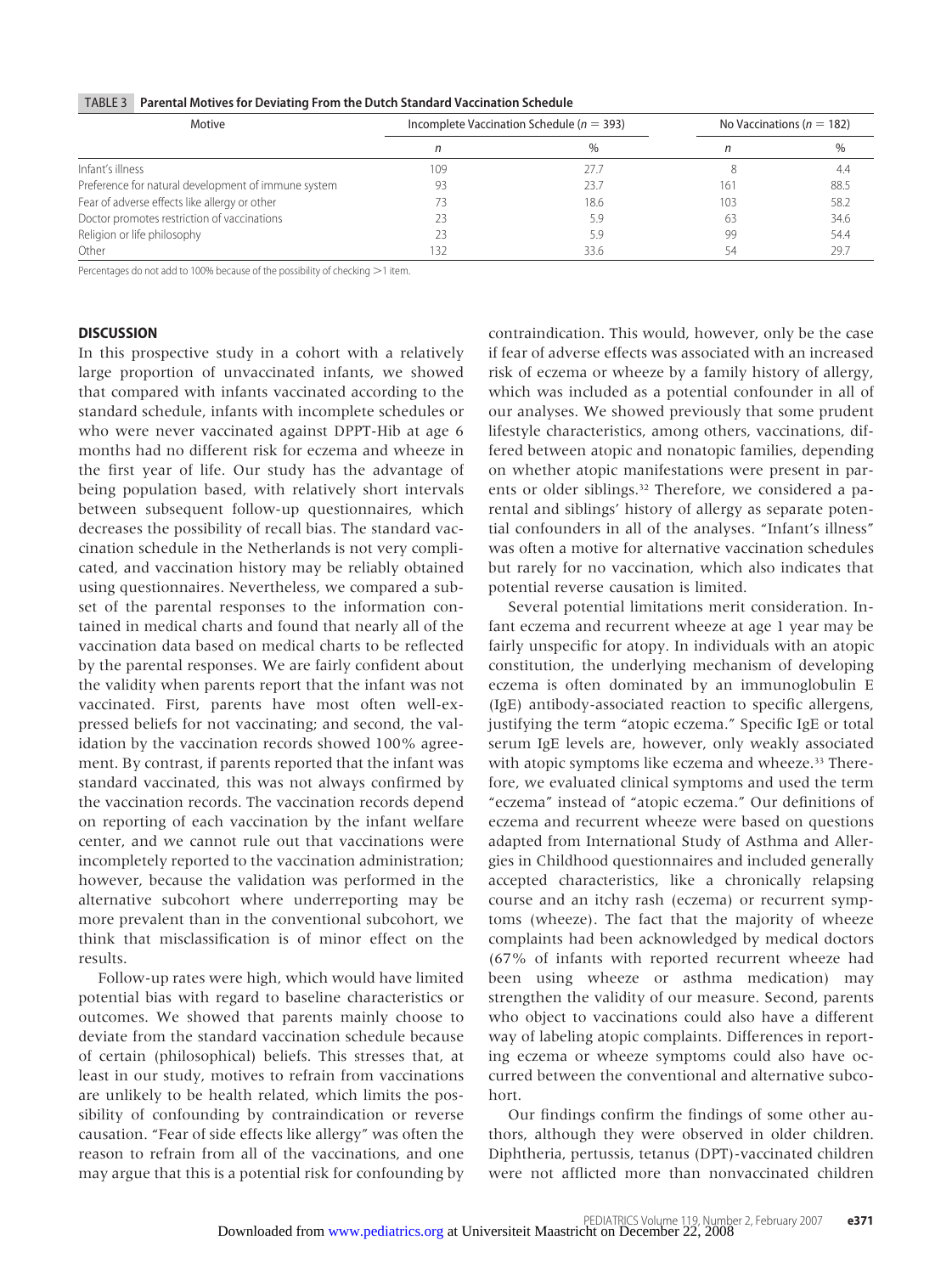with atopic disease at 5 years old<sup>23</sup>; wheezing illnesses  $\leq$ 18 months<sup>22</sup> and 42 months<sup>12</sup>; hay fever<sup>25</sup>; asthma, allergy, and wheeze in children  $\leq$  years of age<sup>13</sup>; risk of asthma  $\leq$ 6 years old<sup>14,21</sup>; asthma, wheeze, and atopy age  $\leq$ 6 years<sup>24</sup>; and asthma or eczema  $\leq$ 11 years old.<sup>16</sup> A case-control study including 7- to 8-year-old Dutch and German children showed no association between pertussis vaccination and respiratory symptoms.26 In these children, pertussis vaccine was coadministered with vaccination against DPT, but pertussis-unvaccinated children were not necessarily completely unvaccinated.

In contrast, authors of a Dutch retrospective study reported pertussis vaccination to be associated with lower risk of eczema in 6-year-old children.17 In this study, 39 of 44 infants classified as not vaccinated for pertussis had no vaccination at all, and pertussis-vaccinated infants were also DPT vaccinated. Therefore, the comparison made in this study would seem to reflect DPPT-vaccinated children versus completely unvaccinated children. A cross-sectional survey in children aged 3 to 18 years<sup>15</sup> showed ever-eczema and current wheeze to be lower in partially vaccinated and completely unvaccinated children. However, because of its cross-sectional design, the results of this study should be interpreted with causation because of the possibility of reverse causation. In contrast, increased prevalence of eczema in DPPT-vaccinated children aged 0 to 5 years was found in a prospective cohort study in New Zealand with only 23 completely unvaccinated children.8 The authors of this study acknowledged that they had not been able to adjust simultaneously for all of the potential confounders because of the small numbers involved.

# **CONCLUSION**

Our study shows that the risk of eczema or recurrent wheeze at the age of 1 year does not differ between infants with different vaccination statuses at age 6 months.

# **ACKNOWLEDGMENTS**

We thank Petra Oomen (Dutch Vaccination Administration Office) for retrieval of vaccination records; Peter Luyten (medical student) for checking vaccination data; Edmond Schoorel, MD, for giving valuable advice; and all of the parents and infants who participated in this study.

#### **REFERENCES**

- 1. International Study of Asthma and Allergies in Childhood (ISAAC) Steering Committee. Worldwide variation in prevalence of symptoms of asthma, allergic rhinoconjunctivitis, and atopic eczema: ISAAC. *Lancet.* 1998;351:1225–1232
- 2. Illi S, von Mutius E, Lau S, et al. The natural course of atopic dermatitis from birth to age 7 years and the association with asthma. *J Allergy Clin Immunol.* 2004;113:925–931
- 3. Aaby P, Shaheen SO, Heyes CB, et al. Early BCG vaccination and reduction in atopy in Guinea-Bissau. *Clin Exp Allergy.* 2000;30:644 – 650
- 4. Anderson HR, Poloniecki JD, Strachan DP, et al. Immunization and symptoms of atopic disease in children: results from the International Study of Asthma and Allergies in Childhood. *Am J Public Health.* 2001;91:1126 –1129
- 5. Floistrup H, Swartz J, Bergstrom A, et al. Allergic disease and sensitization in Steiner school children. *J Allergy Clin Immunol.* 2006;117:59 – 66
- 6. Odent M, Culpin E. Effect of immunisation status on asthma prevalence. *Lancet.* 2003;361:434
- 7. Odent MR, Culpin EE, Kimmel T. Pertussis vaccination and asthma: is there a link? *JAMA.* 1994;272:592–593
- 8. Kemp T, Pearce N, Fitzharris P, et al. Is infant immunization a risk factor for childhood asthma or allergy? *Epidemiology.* 1997; 8:678 – 680
- 9. Farooqi IS, Hopkin JM. Early childhood infection and atopic disorder. *Thorax.* 1998;53:927–932
- 10. Nilsson L, Kjellman NI, Bjorksten B. A randomized controlled trial of the effect of pertussis vaccines on atopic disease. *Arch Pediatr Adolesc Med.* 1998;152:734 –738
- 11. Nilsson L, Kjellman NI, Bjorksten B. Allergic disease at the age of 7 years after pertussis vaccination in infancy: results from the follow-up of a randomized controlled trial of 3 vaccines. *Arch Pediatr Adolesc Med.* 2003;157:1184 –1189
- 12. Henderson J, North K, Griffiths M, et al. Pertussis vaccination and wheezing illnesses in young children: prospective cohort study. *BMJ.* 1999;318:1173–1176
- 13. Hurwitz EL, Morgenstern H. Effects of diphtheria-tetanuspertussis or tetanus vaccination on allergies and allergy-related respiratory symptoms among children and adolescents in the United States. *J Manipulative Physiol Ther.* 2000;23:81–90
- 14. DeStefano F, Gu D, Kramarz P, et al. Childhood vaccinations and risk of asthma. *Pediatr Infect Dis J.* 2002;21:498 –504
- 15. Enriquez R, Addington W, Davis F, et al. The relationship between vaccine refusal and self-report of atopic disease in children. *J Allergy Clin Immunol.* 2005;115:737–744
- 16. McKeever TM, Lewis SA, Smith C, et al. Vaccination and allergic disease: a birth cohort study. *Am J Public Health.* 2004; 94:985–989
- 17. Bernsen RM, de Jongste JC, van der Wouden JC. Lower risk of atopic disorders in whole cell pertussis-vaccinated children. *Eur Respir J.* 2003;22:962–964
- 18. Gruber C, Nilsson L, Bjorksten B. Do early childhood immunizations influence the development of atopy and do they cause allergic reactions? *Pediatr Allergy Immunol.* 2001;12: 296 –311
- 19. Koppen S, De Groot R, Neijens HJ, et al. No epidemiological evidence for infant vaccinations to cause allergic disease. *Vaccine.* 2004;22:3375–3385
- 20. Rottem M, Shoenfeld Y. Vaccination and allergy. *Curr Opin Otolaryngol Head Neck Surg.* 2004;12:223–231
- 21. Maher JE, Mullooly JP, Drew L, et al. Infant vaccinations and childhood asthma among full-term infants. *Pharmacoepidemiol Drug Safety.* 2004;13:1–9
- 22. Mullooly JP, Pearson J, Drew L, et al. Wheezing lower respiratory disease and vaccination of full-term infants. *Pharmacoepidemiol Drug Safety.* 2002;11:21–30
- 23. Gruber C, Illi S, Lau S, et al. Transient suppression of atopy in early childhood is associated with high vaccination coverage. *Pediatrics.* 2003;111(3). Available at: www.pediatrics.org/cgi/ content/full/111/3/e282
- 24. Maitra A, Sherriff A, Griffiths M, et al. Pertussis vaccination in infancy and asthma or allergy in later childhood: birth cohort study. *BMJ.* 2004;328:925–926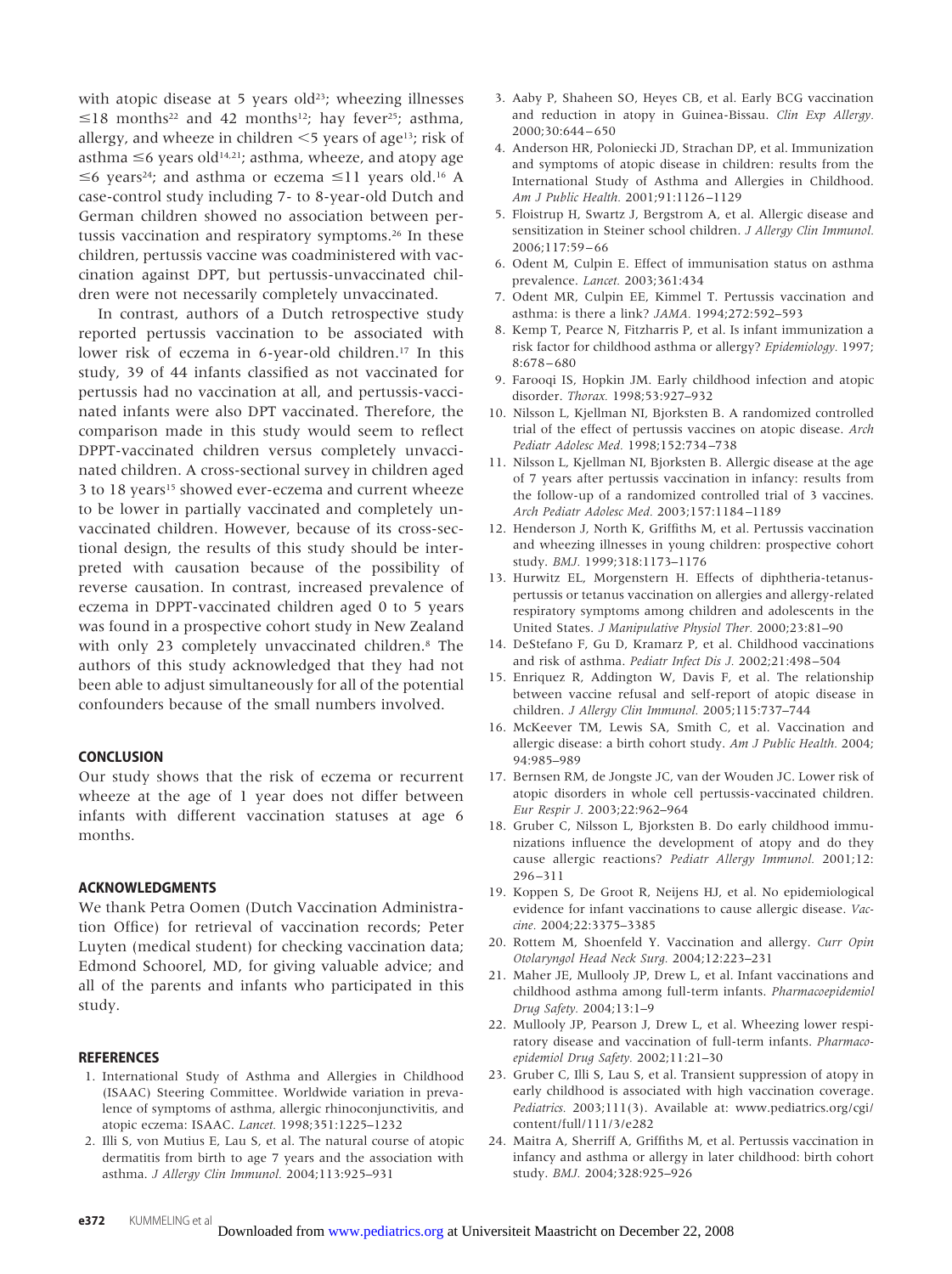- 25. Bremner SA, Carey IM, DeWilde S, et al. Timing of routine immunisations and subsequent hay fever risk. *Arch Dis Child.* 2005;90:567–573
- 26. Mommers M, Weishoff Houben M, Swaen GM, et al. Infant immunization and the occurrence of atopic disease in Dutch and German children: a nested case-control study. *Pediatr Pulmonol.* 2004;38:329 –334
- 27. Bernsen RM, van der Wouden JC. Re: no epidemiological evidence for infant vaccinations to cause allergic disease. *Vaccine.* 2005;23:1427
- 28. Kummeling I, Thijs C, Penders J, et al. Etiology of atopy in infancy: the KOALA Birth Cohort Study. *Pediatr Allergy Immunol.* 2005;16:679 – 684
- 29. Bastiaanssen JM, de Bie RA, Bastiaenen CH, et al. Etiology and

prognosis of pregnancy-related pelvic girdle pain; design of a longitudinal study. *BMC Public Health.* 2005;5:1-8

- 30. Remes ST, Castro Rodriguez JA, Holberg CJ, et al. Dog exposure in infancy decreases the subsequent risk of frequent wheeze but not of atopy. *J Allergy Clin Immunol.* 2001;108: 509 –515
- 31. Wright AL, Sherrill D, Holberg CJ, et al. Breast-feeding, maternal IgE, and total serum IgE in childhood. *J Allergy Clin Immunol.* 1999;104:589 –594
- 32. Kummeling I, Thijs C, Stelma F, et al. Do parents with an atopic family history adopt a 'prudent' lifestyle for their infant? (KOALA Study). *Clin Exp Allergy.* 2006;36:489 – 494
- 33. Kusel MM, Holt PG, de Klerk N, et al. Support for 2 variants of eczema. *J Allergy Clin Immunol.* 2005;116:1067–1072